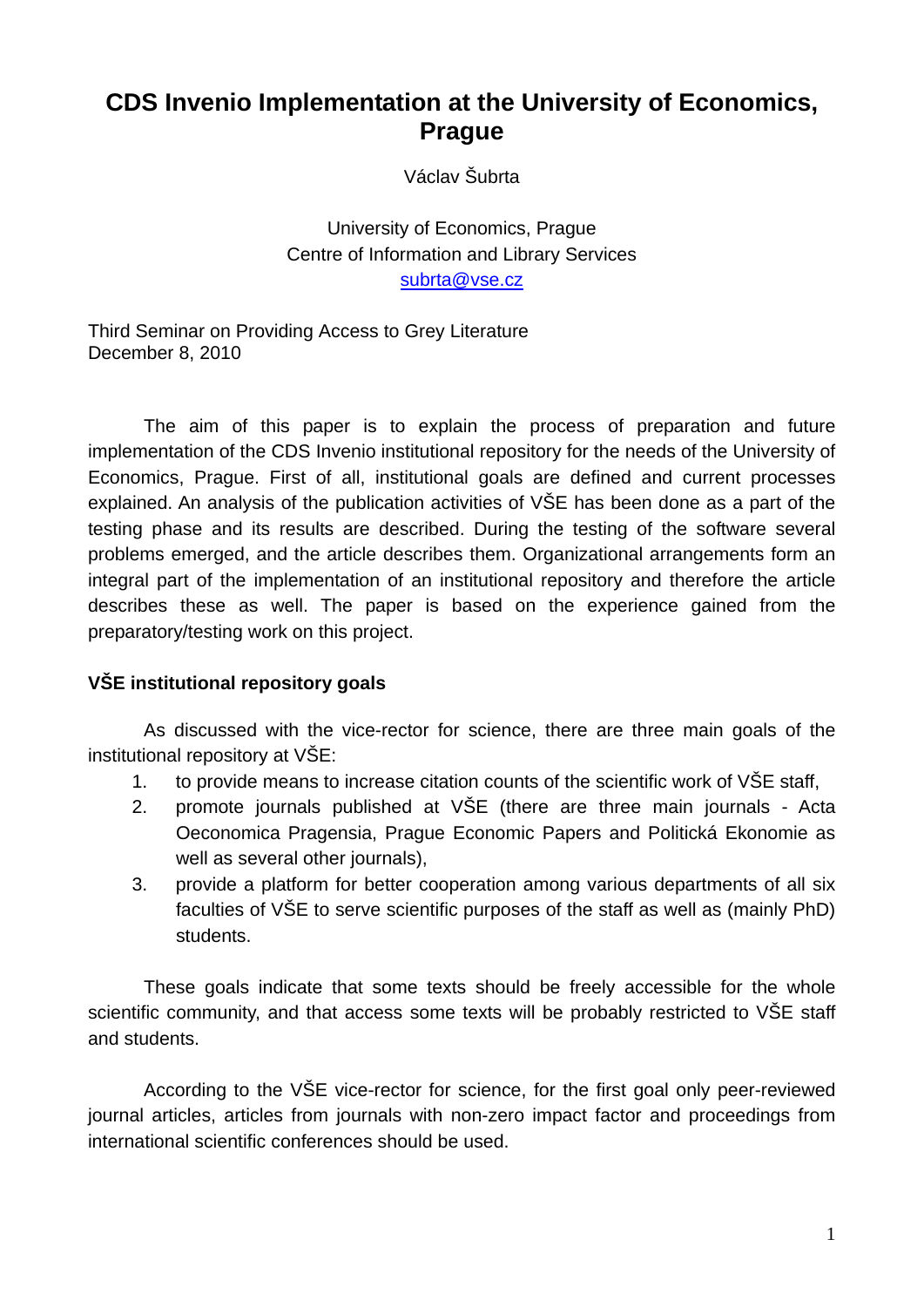The repository can and will be used not only for scientific texts, but also as a means to promote other texts collected at VŠE, like ETDs of VŠE students, currently accessible via OAI-PMH from our study system and therefore can be harvested into the institutional repository, or as a way to promote the collection that provides access to historical development of Czech economic thought among the VŠE staff (Golden Collection of Czech Economic Thought), which is a digitalisation project held by the Centre of Information and Library Services at VŠE.

There are other possibilities of how to extend the usage and usefulness of the institutional repository, mainly in two areas: working papers of PhD students and a pool for study materials currently published in the integrated study system (ISIS).

The repository can be offered for publishing working papers of PhD students at various departments of VŠE, which can serve as a means for clarification of their writings as well as the foundation of possible cooperation among departments. PhD students can place there their seminar works they are writing in the courses they attend during their studies and therefore the quality of the seminar works can increase. Other students may also benefit from reading of other students' writings.

The same can be applied to the teaching materials at present being published in the integrated study system of VŠE. The materials are provided for students of a particular course using ISIS and are linked to a specific academic year/semester. The institutional repository can offer at least the metadata for these materials, taking into account this restriction. Unfortunately, there is also a necessity to modify the study system in order to provide this kind of metadata for harvesting. Furthermore, the possibility to decide from the role of a teacher which form to be used for the materials published (full access, access limited only to an IP range of VŠE, access limited to students via LDAP authentication) must be solved. We plan to set this possible integration as one of the topics for the implementation working group (the roles and expectations from this group are described below).

### **Why Invenio**

Invenio has been chosen among other systems in cooperation with the National Technical Library as a part of a NUŠL project (National Repository of Grey Literature). The main reasons for choosing this particular software was mainly its great functionality as well as wide range of possibilities to customize the system for the needs of a particular outcome. The system comes preconfigured as a virtual machine using Virtualbox.

#### 3B**Analysis of publication outcomes**

As a part of the preparation phase an analysis of publication outcomes was done to determine the number of articles to be integrated into the repository. The data analysed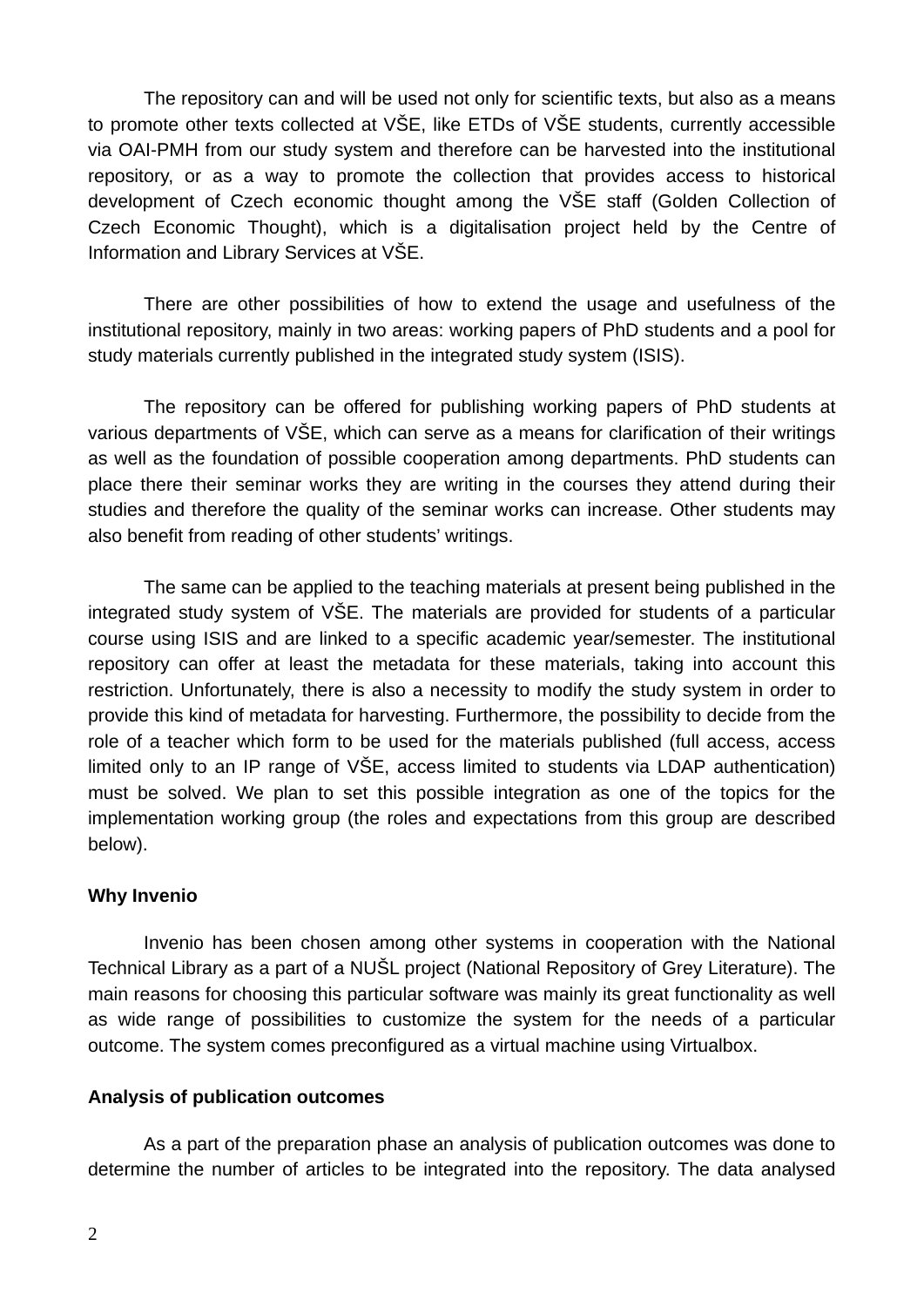during this phase are accessible in the database of publication activity of VŠE at http://pcvse.vse.cz/.

The analysis aimed at peer-reviewed journals and journals with non-zero impact factor in the publication activity of VŠE staff and PhD students. The aim was to divide the journals into categories according to licence terms and conditions.

Analysis of the data from 2005 - 2010 revealed (among other things) that there is quite a large number of papers published in VŠE journals, which means that at least part of the publication outcomes of VŠE staff can be made accessible in the repository.

Comparing the terms and conditions, there are two main results of the analysis: (1) for the majority of journals the terms and conditions are not currently known and (2) many journals use some restrictions for the texts (either delay or access limited to the staff and students only).

For more detailed results of the analysis see the table:

|                                  | % of journals | % of papers |
|----------------------------------|---------------|-------------|
| Ican be archived                 | 9,60%         | 7,43%       |
| for staff and students only      | 1,60%         | 0,16%       |
| with delay                       | 3,20%         | 0,55%       |
| unknown terms and conditions     | 73,60%        | 61,38%      |
| open access                      | 0,80%         | 0,08%       |
| with editorial board approval    | 4,80%         | 2,03%       |
| the rights holder is the journal | 0,80%         | 0,08%       |
| journals published by VŠE        | 5,60%         | 28,30%      |

#### 4B**Basic workflow requirements**

The first part of the workflow of the institutional repository will depend on the current process of storing publication outcomes of VŠE scholars. In the process there is one person at each faculty responsible for the database of the publication outcomes. This person collects the metadata from the scholars and examines whether all entries are correct. The record of metadata is then promoted from the VŠE database into the R&D IS operated by the Research and Development Council of the Czech Republic. This process works well and should remain the same. Unfortunately, this system is not integrated into the study system of VŠE and there is no current plan to integrate it. Unfortunately, the software that VŠE uses for collecting publication outcomes does not allow easy enhancement with the required functionality.

There is an ongoing discussion whether the author or the employer is responsible for the decision about making the text accessible in the institutional repository. As far as our knowledge goes, both approaches have many supporters as well as opponents. The current situation at VŠE is open to the author's decision which texts from their portfolio are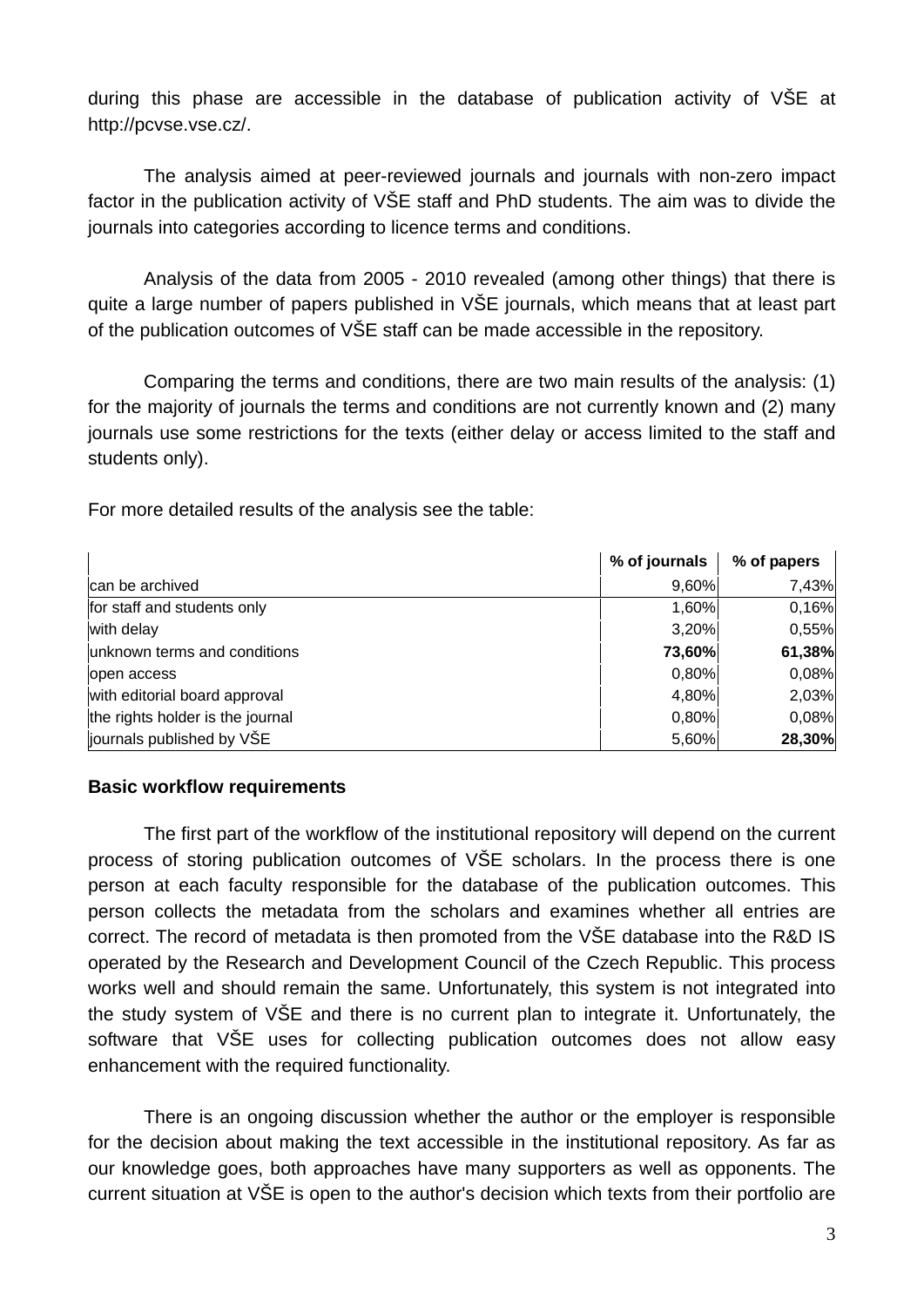to be stored in the institutional repository. The necessary supplement of this approach is an explanatory campaign among scientists at VŠE that shows the advantages of the open access approach.

The form of eprint (preprint, postprint, ...) that can be made accessible in the repository is another issue to be solved. The discussion is even more complicated due to the fact that there is a wider range of definitions of which type of eprints means for various publishers.

#### 5B**Software requirements and technical issues**

As mentioned above, there are several factors that influence certain setup of the software. As for our participation in the NUŠL project, we have been trying to implement these requirements into the Invenio system.

The first limitation is given by the school management - only a part of all publication outcomes will be accessible in the institutional repository (peer-reviewed journals, nonzero impact factor journals and international conferences), but the repository should not be limited just to this set of options.

Another set of limitations arises out of the terms and conditions of journals publishers:

- A number of journals allows to put the text in the repository with a delay, so there must be a way to set it up for a particular journal or conference.
- Some journals permit access to eprints for staff and students only. This can be solved by IP restrictions (texts will be accessible from the campus) and LDAP combined with EZproxy for remote access.

The next technical issue is the exchange of data between the database of publication outcomes of VŠE and the repository.

The repository should not only enable access to eprints from various journals and conferences, but also the way how to publish i.e. working papers of PhD students or their seminar works. The system should be interconnected in this regard with the study system.

There are at least two repositories that are to be harvested by the Invenio system the ETDs repository and the digitised collection of Czech economic thought history.

In the Invenio system there is a way to set up various roles in the system - not only the super-admin, but precisely defined roles with particular rights. The issue to be solved here is how the roles are to be defined and who is to be responsible at VŠE for each task.

There is also a set of issues derived from the unified visual style of VŠE. The repository templates will be modified to be in compliance with the rules of the visual style of university webpages.